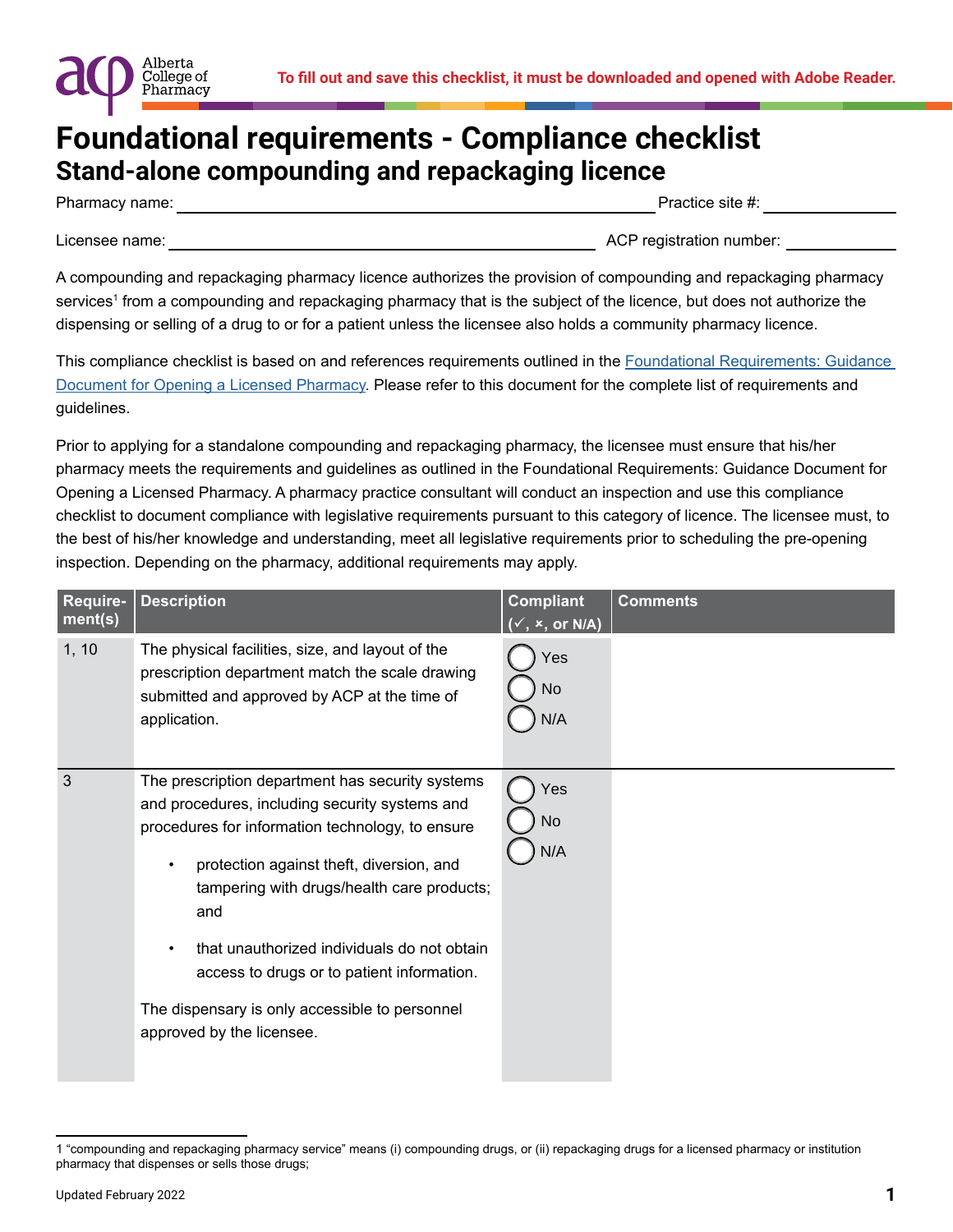| Require-<br>ment(s)     | <b>Description</b>                                                                                                                                                                                                                                                                                                                                                                                                                                | <b>Compliant</b><br>$(\checkmark, x, or N/A)$ | <b>Comments</b> |
|-------------------------|---------------------------------------------------------------------------------------------------------------------------------------------------------------------------------------------------------------------------------------------------------------------------------------------------------------------------------------------------------------------------------------------------------------------------------------------------|-----------------------------------------------|-----------------|
| $\overline{\mathbf{4}}$ | The dispensary, scheduled drugs (including<br>Schedule 3), and patient records are secure from<br>unauthorized personnel and locked up<br>appropriately when the pharmacy is closed. If<br>applicable, the pharmacy operates as a lock and<br>leave pharmacy.                                                                                                                                                                                     | Yes<br>No<br>N/A                              |                 |
| $\overline{5}$          | The prescription department has adequate lighting,<br>ventilation, and humidity and temperature control.                                                                                                                                                                                                                                                                                                                                          | Yes<br>No<br>N/A                              |                 |
| $6\phantom{1}6$         | The prescription department has the proper storage<br>facilities to ensure that the quality and integrity of<br>drugs and health care products are maintained.                                                                                                                                                                                                                                                                                    | Yes<br>No<br>N/A                              |                 |
| $\overline{7}$          | Drugs are kept in the appropriate locations within<br>the prescription department, having regard for their<br>scheduling under Part 4 of the Pharmacy and Drug<br>Act.                                                                                                                                                                                                                                                                            | Yes<br>No<br>N/A                              |                 |
| 8                       | The prescription department is maintained in a<br>clean and orderly condition.                                                                                                                                                                                                                                                                                                                                                                    | Yes<br>No<br>N/A                              |                 |
| 11                      | The dispensary has a physical barrier that excludes<br>access by an unauthorized individual.                                                                                                                                                                                                                                                                                                                                                      | Yes<br>No<br>N/A                              |                 |
| 12                      | If the compounding and repackaging pharmacy is<br>not a community pharmacy, the pharmacy must, at<br>a minimum, meet the minimum size (at least 18 $m2$<br>in area) and equipment requirements of a<br>dispensary in a community pharmacy and include:<br>a counter with at least 1.5m <sup>2</sup> of unrestricted<br>work area for preparing drugs,<br>working aisles that are at least 90 cm wide,<br>and<br>adequate shelf and storage space. | Yes<br>No<br>N/A                              |                 |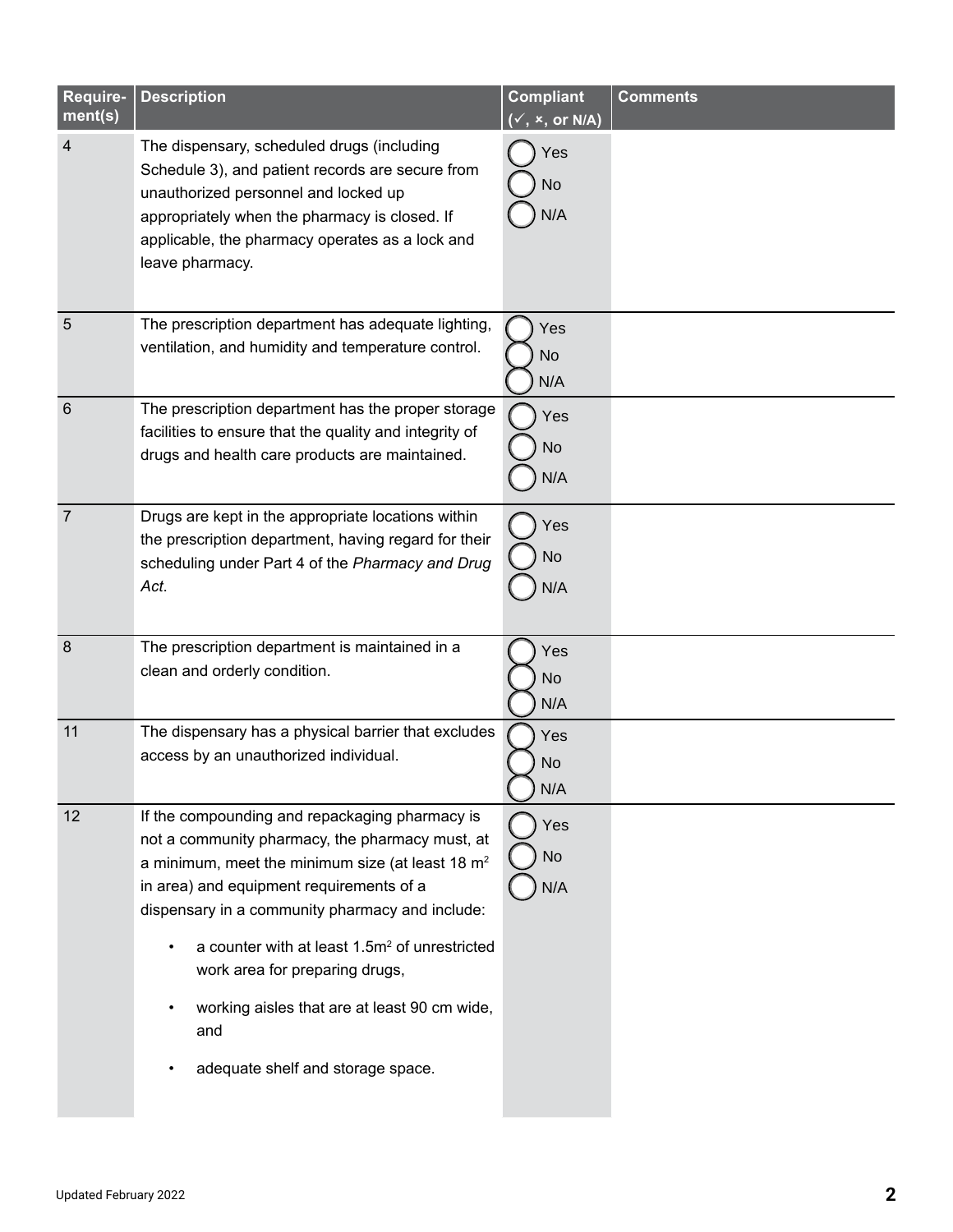| Require-<br>ment(s) | <b>Description</b>                                                                                                                                                                                                                                                                                                                                                                                                                                                 | <b>Compliant</b><br>$(\checkmark, x, or N/A)$ | <b>Comments</b> |
|---------------------|--------------------------------------------------------------------------------------------------------------------------------------------------------------------------------------------------------------------------------------------------------------------------------------------------------------------------------------------------------------------------------------------------------------------------------------------------------------------|-----------------------------------------------|-----------------|
| 12                  | The dispensary has an area for compounding<br>drugs that is in accordance with the compounding<br>standards and the types of preparations and<br>compounding services that will be provided.                                                                                                                                                                                                                                                                       | Yes<br>No<br>N/A                              |                 |
| 13                  | The dispensary has a<br>refrigerator or appropriate temperature<br>controlled area,<br>a device that indicates the<br>$\circ$<br>minimum and maximum<br>temperatures reached since the<br>last reading<br>sink with hot and cold running water,<br>a metal safe that is secured in place and<br>equipped with a time delay lock set at a<br>minimum of five minutes, or in accordance<br>with the standards, and<br>heat source for extemporaneous<br>compounding. | Yes<br>No<br>N/A                              |                 |
| 14                  | The dispensary has<br>a computer with an operating internet<br>connection that provides unrestricted<br>access to relevant health and pharmacist<br>and pharmacy technician practice<br>information required to practice according<br>to the standards,<br>a mechanism to send and receive faxes,<br>and<br>equipment to allow the pharmacy to make<br>and receive telephone calls.<br>The listed equipment must be operational for the<br>pre-opening inspection. | Yes<br>No<br>N/A                              |                 |
| 16                  | The pharmacy has an adequate library, including all<br>required reference sources set out on the Alberta<br>College of Pharmacy's website, to which a<br>regulated member in the dispensary can have<br>immediate access to the references.                                                                                                                                                                                                                        | Yes<br><b>No</b><br>N/A                       |                 |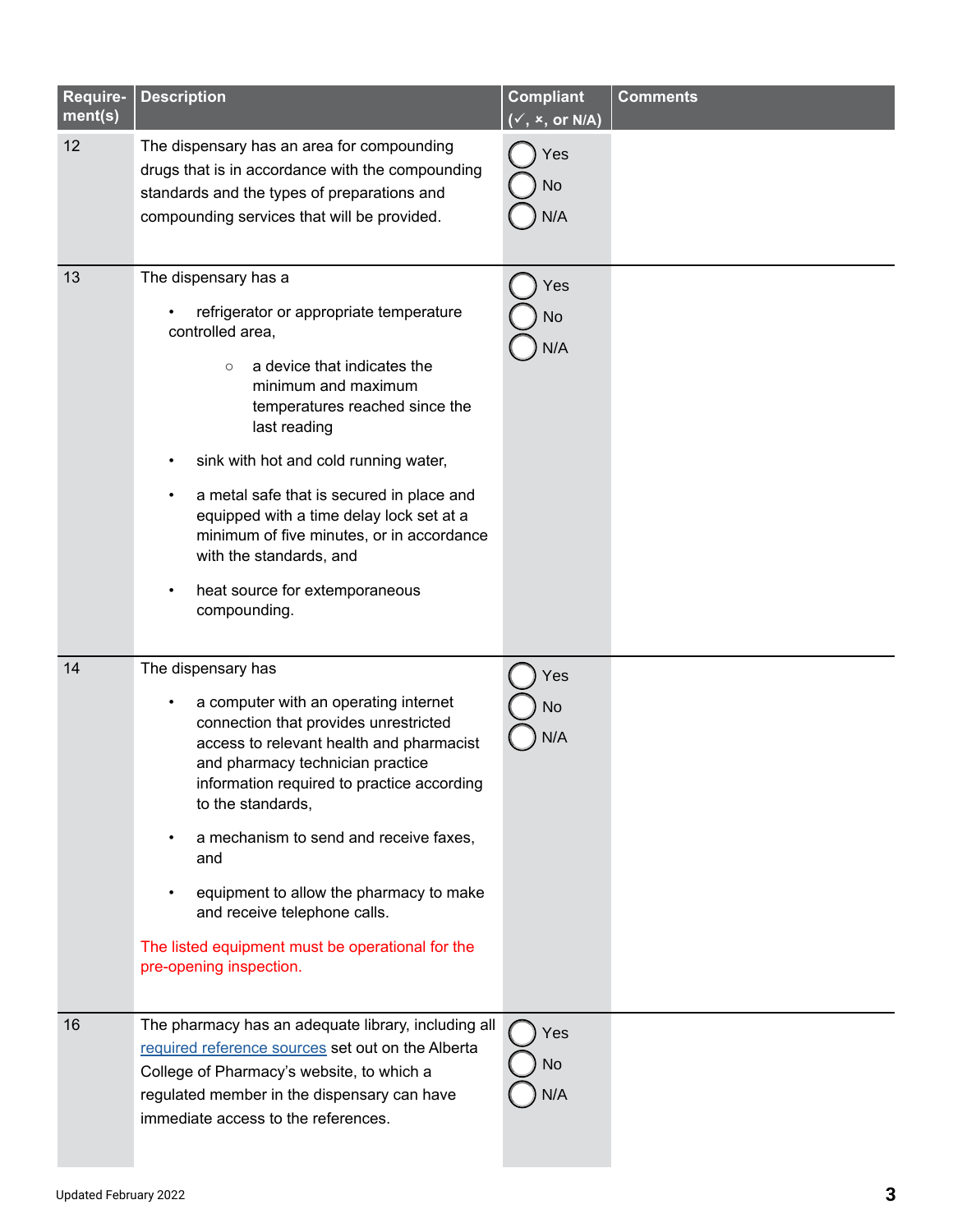| Require-<br>ment(s) | <b>Description</b>                                                                                                                                                                                                                                                                                                                                                                                                                   | <b>Compliant</b><br>$\overline{({}^{\checkmark}},\,{}^{\checkmark},\,$ or N/A) | <b>Comments</b> |
|---------------------|--------------------------------------------------------------------------------------------------------------------------------------------------------------------------------------------------------------------------------------------------------------------------------------------------------------------------------------------------------------------------------------------------------------------------------------|--------------------------------------------------------------------------------|-----------------|
| 17                  | The dispensary has the following compounding and<br>dispensing equipment<br>a prescription or electronic balance with a<br>sensitivity to a minimum of 10 mg,<br>a set of metric weights or a calibration<br>weight, and<br>any other equipment required to support<br>the professional services that are provided<br>in the dispensary.                                                                                             | Yes<br>No<br>N/A                                                               |                 |
| 18                  | Drugs in the dispensary will be stored in an<br>appropriate manner and location that<br>protects the integrity, quality and safety of<br>the drugs;<br>minimizes the possibility of dispensing<br>$\bullet$<br>errors; and<br>ensures the security of the drugs against<br>theft, loss, or diversion.                                                                                                                                | Yes<br>No<br>N/A                                                               |                 |
| 20                  | If the pharmacy has a public website, the website<br>prominently displays<br>a copy of the pharmacy licence;<br>$\bullet$<br>the pharmacy's location, mailing address,<br>email address, and telephone number;<br>the licensee's name, practice permit<br>number, and business address;<br>the proprietor's name and business<br>address; and<br>if the proprietor is a corporation, the name<br>of the proprietor's representative. | Yes<br>No<br>N/A                                                               |                 |
| 21                  | Each employee or regulated member has and<br>wears a name tag that clearly identifies whether<br>the individual is a regulated member.                                                                                                                                                                                                                                                                                               | Yes<br>No<br>N/A                                                               |                 |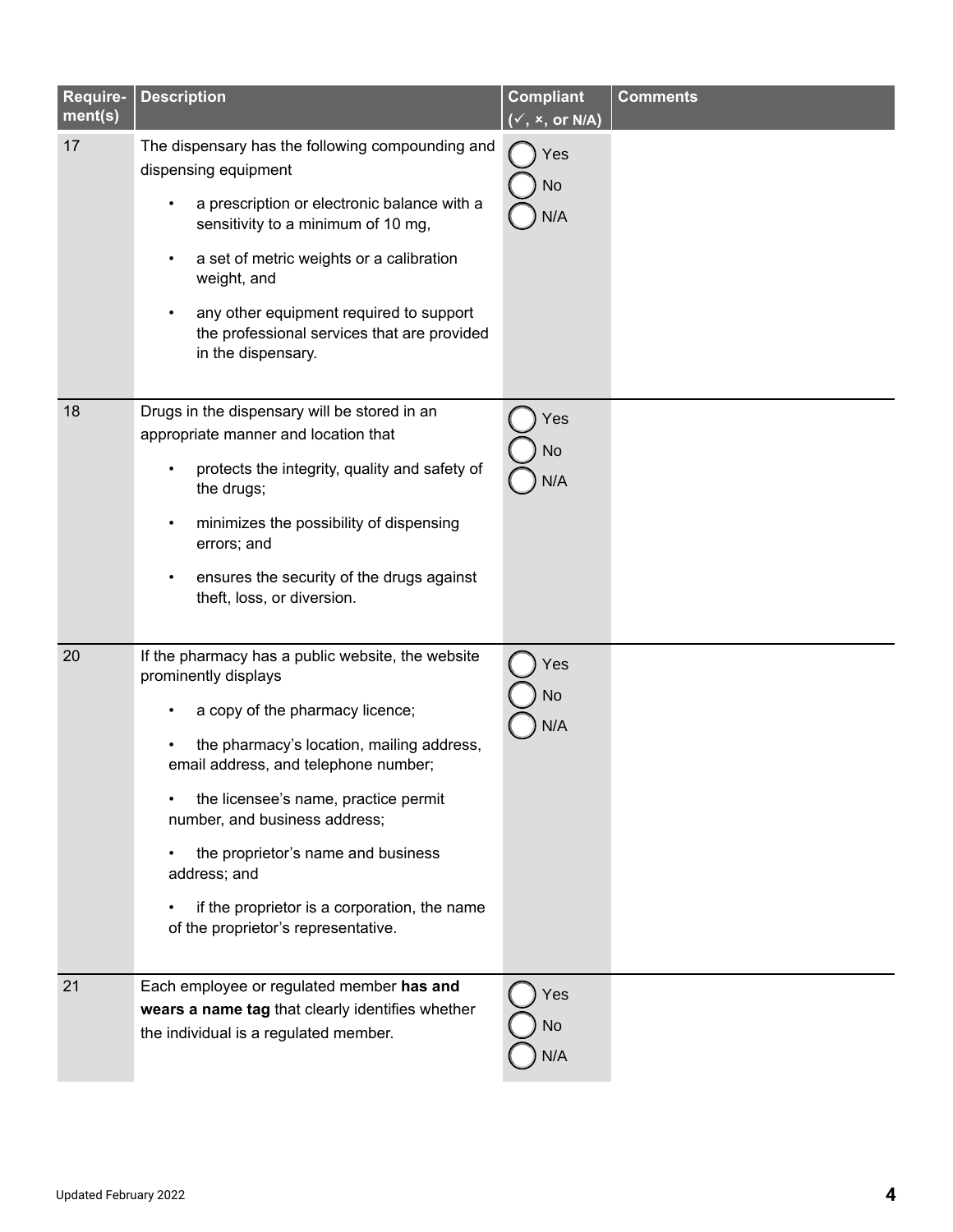| Require-<br>ment(s) | <b>Description</b>                                                                                                                                                                                                                                                                                                                                                             | <b>Compliant</b><br>$(\checkmark, x, or N/A)$ | <b>Comments</b> |
|---------------------|--------------------------------------------------------------------------------------------------------------------------------------------------------------------------------------------------------------------------------------------------------------------------------------------------------------------------------------------------------------------------------|-----------------------------------------------|-----------------|
| 21                  | ACP is informed of the regulated members<br>employed at the pharmacy, including part-time,<br>temporary, and relief pharmacists and/or pharmacy<br>technicians.                                                                                                                                                                                                                | Yes<br><b>No</b><br>N/A                       |                 |
| 22                  | The pharmacy has a general policies and<br>procedures manual that addresses the areas<br>outlined in ACP's Policies and Procedures Manual<br>template, and a non-sterile compounding policies<br>and procedures manual that addresses the areas<br>outlined in ACP's Non-Sterile Compounding<br>Policies and Procedures Manual template, as<br>appropriate for their pharmacy. | Yes<br>No<br>N/A                              |                 |
| 23                  | The pharmacy has an effective system for the<br>creation, maintenance, secure storage and<br>availability for retrieval of all required records.                                                                                                                                                                                                                               | Yes<br>No<br>N/A                              |                 |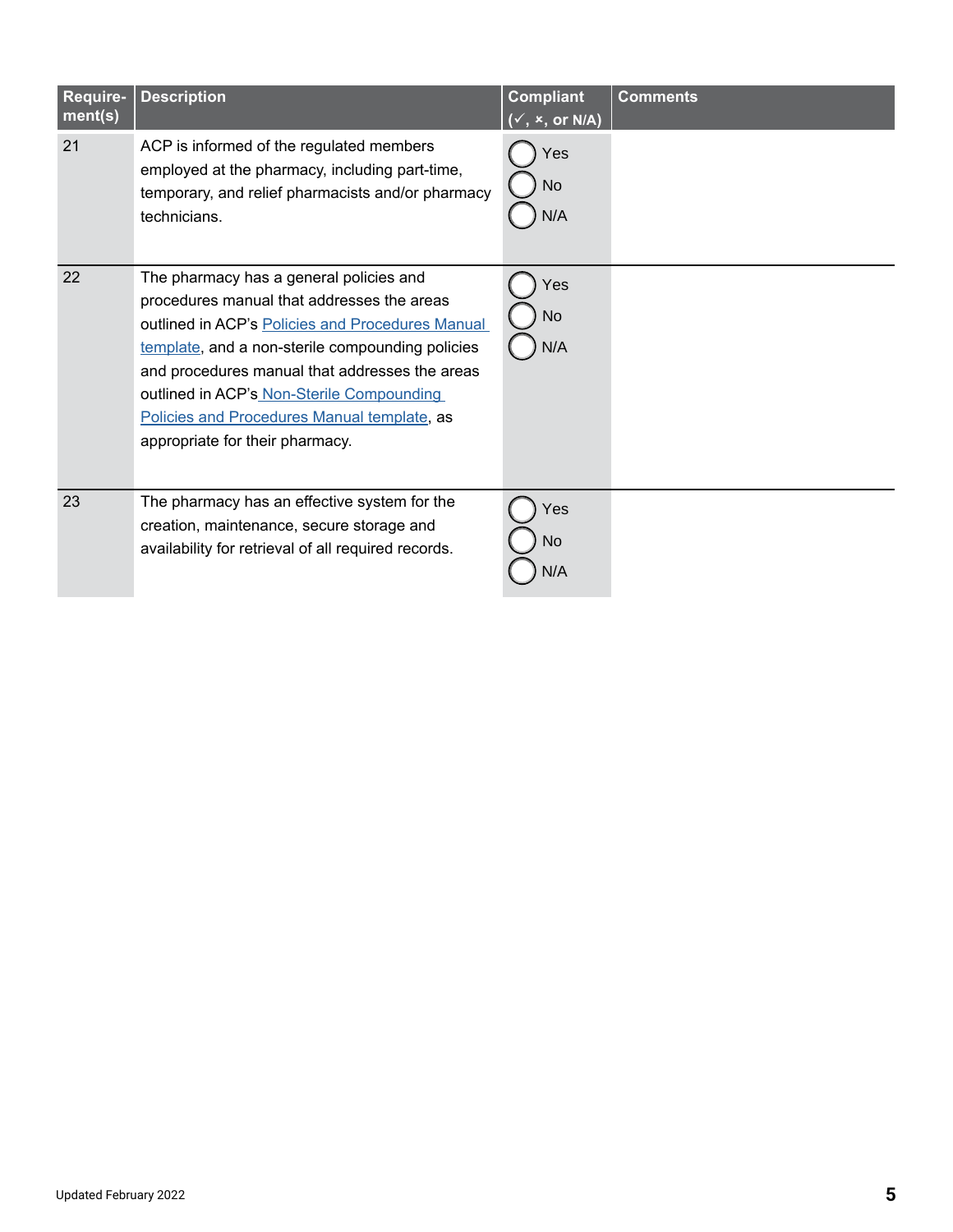**Additional comments:**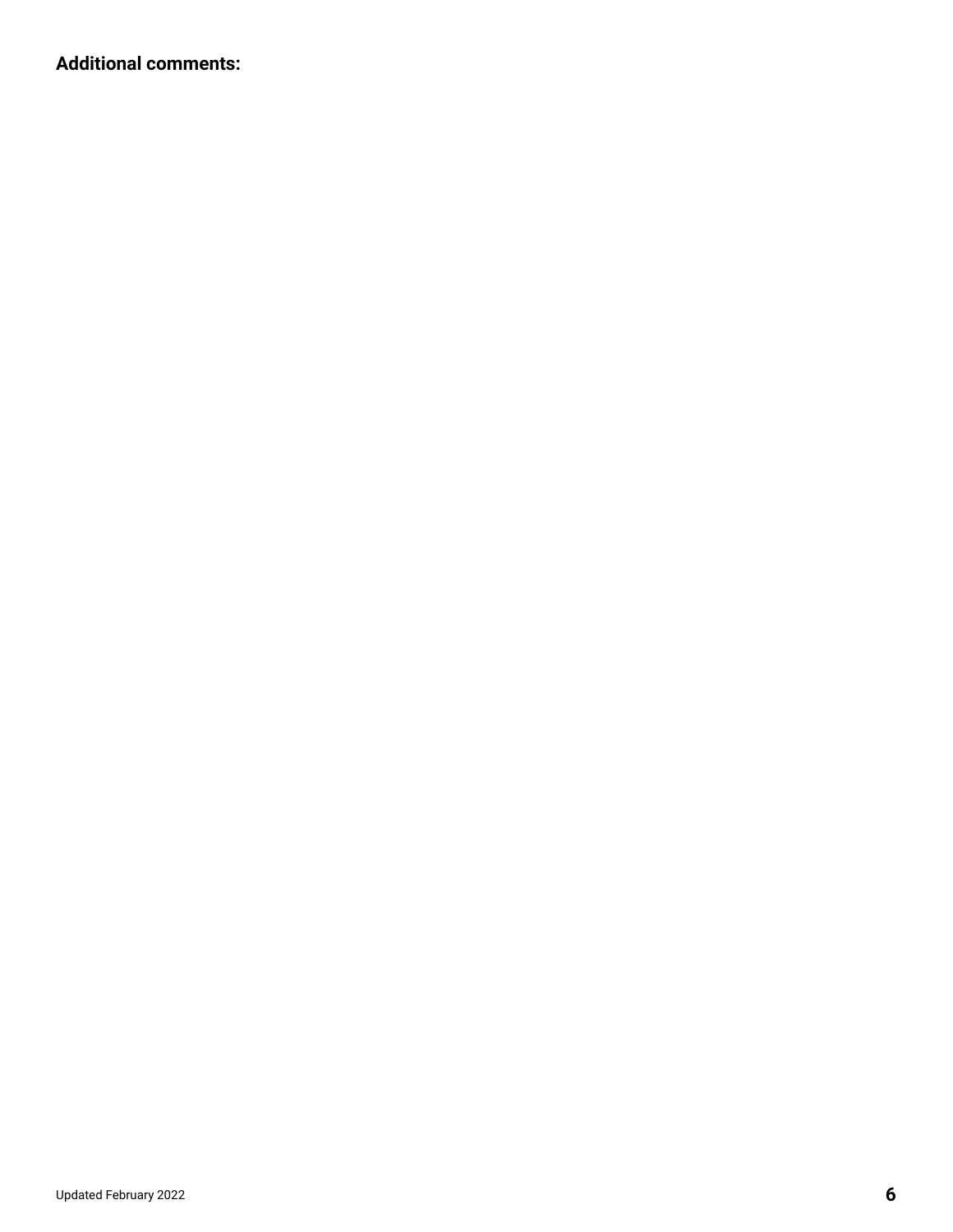

## **Pre-opening inspection**

Practice site #: \_\_\_\_\_\_\_\_\_\_\_\_\_\_\_\_\_\_ Inspection date: \_\_\_\_\_\_\_\_\_\_\_\_\_\_\_\_\_\_\_\_\_\_\_\_\_\_\_

Pharmacy practice consultant name:

#### **If deficiencies identified**

Any deficiencies identified by the pharmacy practice consultant during the pre-opening inspection must be corrected before the pharmacy is issued a pharmacy licence.

Once all identified deficiencies have been corrected, contact the pharmacy practice consultant as directed below.

#### **Next step(s) for the licensee**

Email the pharmacy practice consultant digital evidence (e.g., photos) demonstrating compliance.

Email the pharmacy practice consultant a completed and signed Professional Declaration form.

Email the pharmacy practice consultant to schedule a re-inspection. A re-inspection fee will apply.

Other:

When the pharmacy practice consultant has confirmed compliance with the legislative requirements, they will inform the licensee that the inspection is complete and to wait for a subsequent email from the registration team. A registration team member will receive a signed copy of this document and email the licensee to confirm the opening date and issue the pharmacy licence.

#### **When compliant with all requirements**

I, the pharmacy practice consultant, can confirm that this pharmacy has met the legislative requirements and is ready to provide pharmacy services.

Proposed pharmacy opening date (per licensee):

Pharmacy phone #: example and the pharmacy Fax #:

Pharmacy practice consultant's signature Date